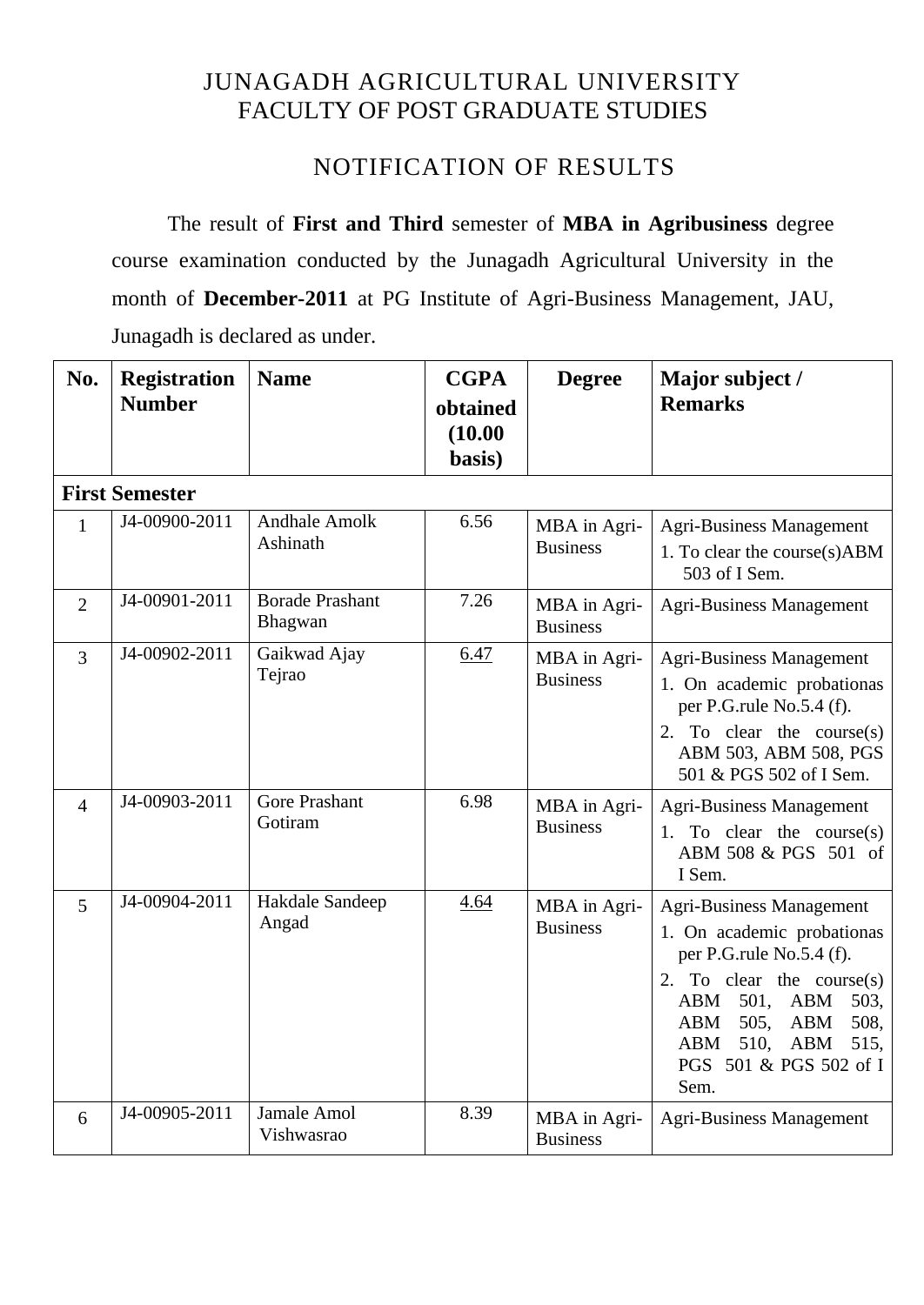| $\overline{7}$ | J4-00906-2011 | Kadam<br>Santosh<br>Netaji             | 5.17        | MBA in Agri-<br><b>Business</b> | <b>Agri-Business Management</b><br>1. On academic probation as<br>per PG rules No.5.4 (f)<br>2.<br>To<br>clear<br>the<br>course(s)ABM 503, ABM<br>ABM 510, ABM<br>508,<br>515, PGS 501 & PGS 502<br>of I Sem. |
|----------------|---------------|----------------------------------------|-------------|---------------------------------|---------------------------------------------------------------------------------------------------------------------------------------------------------------------------------------------------------------|
| 8              | J4-00907-2011 | Kahate<br>Jeevan<br>Shivsing           | 7.78        | MBA in Agri-<br><b>Business</b> | <b>Agri-Business Management</b>                                                                                                                                                                               |
| 9              | J4-00908-2011 | Kalam<br>Yogesh<br>Pandurang           | 6.84        | MBA in Agri-<br><b>Business</b> | <b>Agri-Business Management</b><br>1. To clear the course $(s)$<br>ABM 508 & PGS 501 of I<br>Sem.                                                                                                             |
| 10             | J4-00909-2011 | Pinalkumar<br>Maiyad<br>Rajeshbhai     | 6.42        | MBA in Agri-<br><b>Business</b> | Agri-Business Management<br>1. On academic probations<br>per P.G. rule $No.5.4$ (f).<br>1. To clear the course(s) PGS<br>501 & PGS 502 of I Sem.                                                              |
| 11             | J4-00910-2011 | <b>Miss</b><br>Laveena<br>Sharma       | 7.36        | MBA in Agri-<br><b>Business</b> | <b>Agri-Business Management</b>                                                                                                                                                                               |
| 12             | J4-00911-2011 | <b>Miss</b><br>Raj<br>Priya<br>Kumawat | 8.26        | MBA in Agri-<br><b>Business</b> | <b>Agri-Business Management</b>                                                                                                                                                                               |
| 13             | J4-00912-2011 | Miss Shikha Rathor                     | 7.11        | MBA in Agri-<br><b>Business</b> | <b>Agri-Business Management</b><br>To clear the course(s) PGS<br>501 of I Sem.                                                                                                                                |
| 14             | J4-00913-2011 | Oba Ram                                | 6.19        | MBA in Agri-<br><b>Business</b> | <b>Agri-Business Management</b><br>1. On academic probation as<br>per PG rules No.5.4 (f)<br>To clear the course $(s)$<br>2.<br>ABM 503 & PGS 502 of<br>I Sem.                                                |
| 15             | J4-00914-2011 | Patil<br>Prakash<br>Sureshrao          | 6.70        | MBA in Agri-<br><b>Business</b> | <b>Agri-Business Management</b><br>1. To clear the course $(s)$<br>PGS 501 & PGS 502 of I<br>Sem.                                                                                                             |
| 16             | J4-00915-2011 | Rahul<br>Madhukar<br>Karade            | <u>5.77</u> | MBA in Agri-<br><b>Business</b> | <b>Agri-Business Management</b><br>1. On academic probation as<br>per PG rules No.5.4 (f)<br>To clear the course $(s)$<br>2.<br>ABM 503, ABM 508,<br>ABM 515, PGS 501 &<br>PGS 502 of I Sem.                  |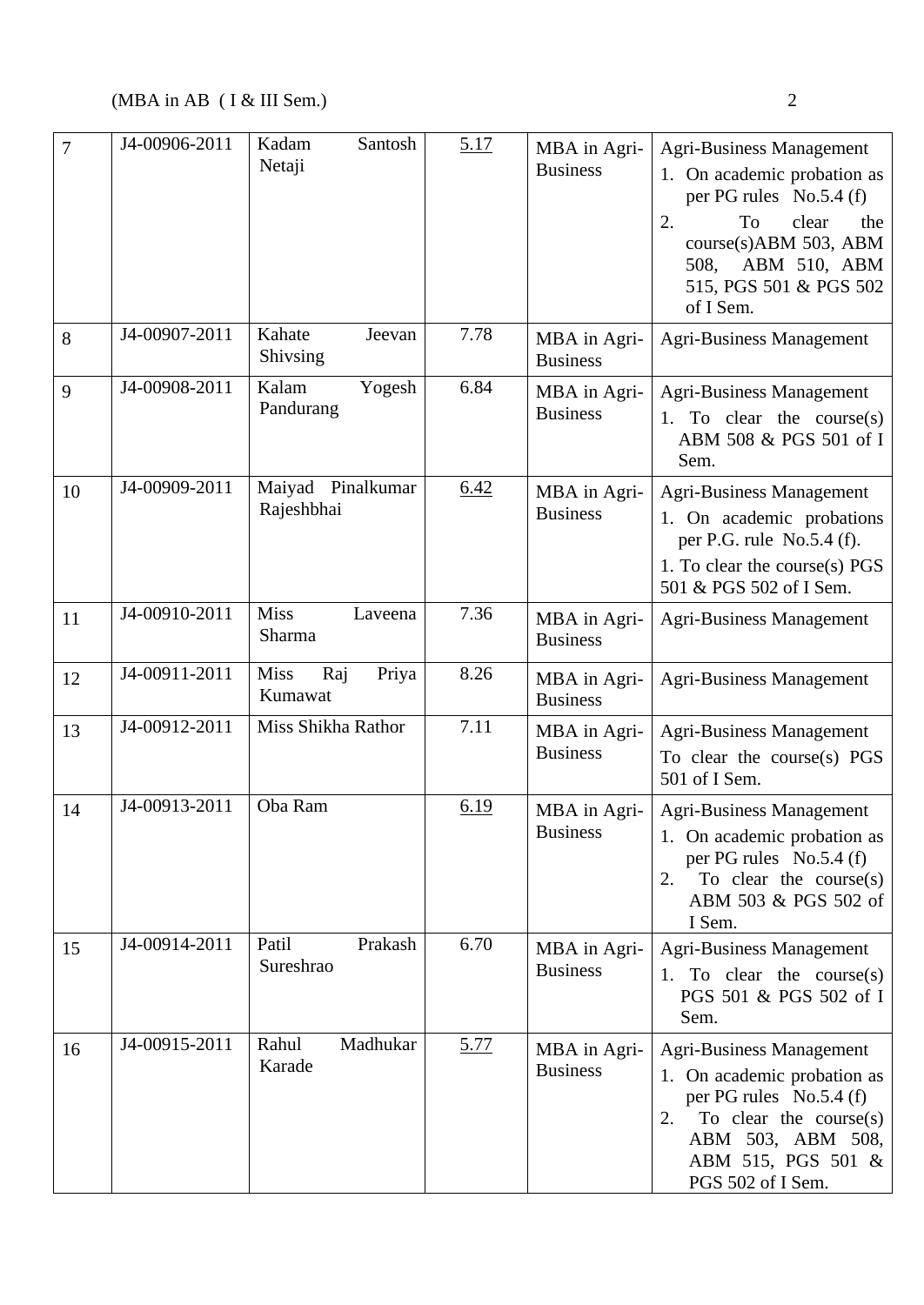| 17 | J4-00916-2011 | Ramjilal Choudhary                      | 6.68 | MBA in Agri-<br><b>Business</b> | <b>Agri-Business Management</b>                                                                                                                                                              |
|----|---------------|-----------------------------------------|------|---------------------------------|----------------------------------------------------------------------------------------------------------------------------------------------------------------------------------------------|
| 18 | J4-00917-2011 | Rohit<br>Bhargav<br>Ramanbhai           | 5.66 | MBA in Agri-<br><b>Business</b> | <b>Agri-Business Management</b><br>1. On academic probation as<br>per PG rules No.5.4 (f)<br>To clear the course $(s)$<br>2.<br>ABM 503, ABM 508,<br>ABM 515, PGS 501 &<br>PGS 502 of I Sem. |
| 19 | J4-00918-2011 | Kumar<br>Sandeep<br>Gupta               | 6.41 | MBA in Agri-<br><b>Business</b> | <b>Agri-Business Management</b><br>1. On academic probation as<br>per PG rules No.5.4 (f)<br>To clear the course $(s)$<br>2.<br>ABM 515 & PGS 501 of<br>I Sem.                               |
| 20 | J4-00919-2011 | Kashinath<br>Sandip<br>Thorat           | 8.14 | MBA in Agri-<br><b>Business</b> | <b>Agri-Business Management</b><br>To clear the course $(s)$<br>1.<br>PGS 501 of I Sem.                                                                                                      |
| 21 | J4-00920-2011 | Shelke<br>Yogesh<br>Murlidhar           | 5.76 | MBA in Agri-<br><b>Business</b> | <b>Agri-Business Management</b><br>1. On academic probation as<br>per PG rules No.5.4 (f)<br>To clear the course $(s)$<br>2.<br>ABM 508, ABM 510,<br>ABM 515, PGS 501 &<br>PGS 502 of I Sem. |
| 22 | J4-00921-2011 | Shri<br>Patil<br>Madan<br><b>Balaso</b> | 6.86 | MBA in Agri-<br><b>Business</b> | <b>Agri-Business Management</b><br>To clear the course $(s)$<br><b>PGS</b><br>502 of I Sem.                                                                                                  |
| 23 | J4-00922-2011 | Shri Shinde Sangram<br>Jaykar           | 6.56 | MBA in Agri-<br><b>Business</b> | <b>Agri-Business Management</b><br>1. To clear the course $(s)$<br>ABM 503, ABM 508, &<br>PGS 502 of I Sem.                                                                                  |
| 24 | J4-00923-2011 | Sonune<br>Gajanan<br>Suresh             | 6.53 | MBA in Agri-<br><b>Business</b> | <b>Agri-Business Management</b><br>1. To clear the course $(s)$<br>508, PGS 501<br>ABM<br>$\&$<br>PGS 502 of I Sem.                                                                          |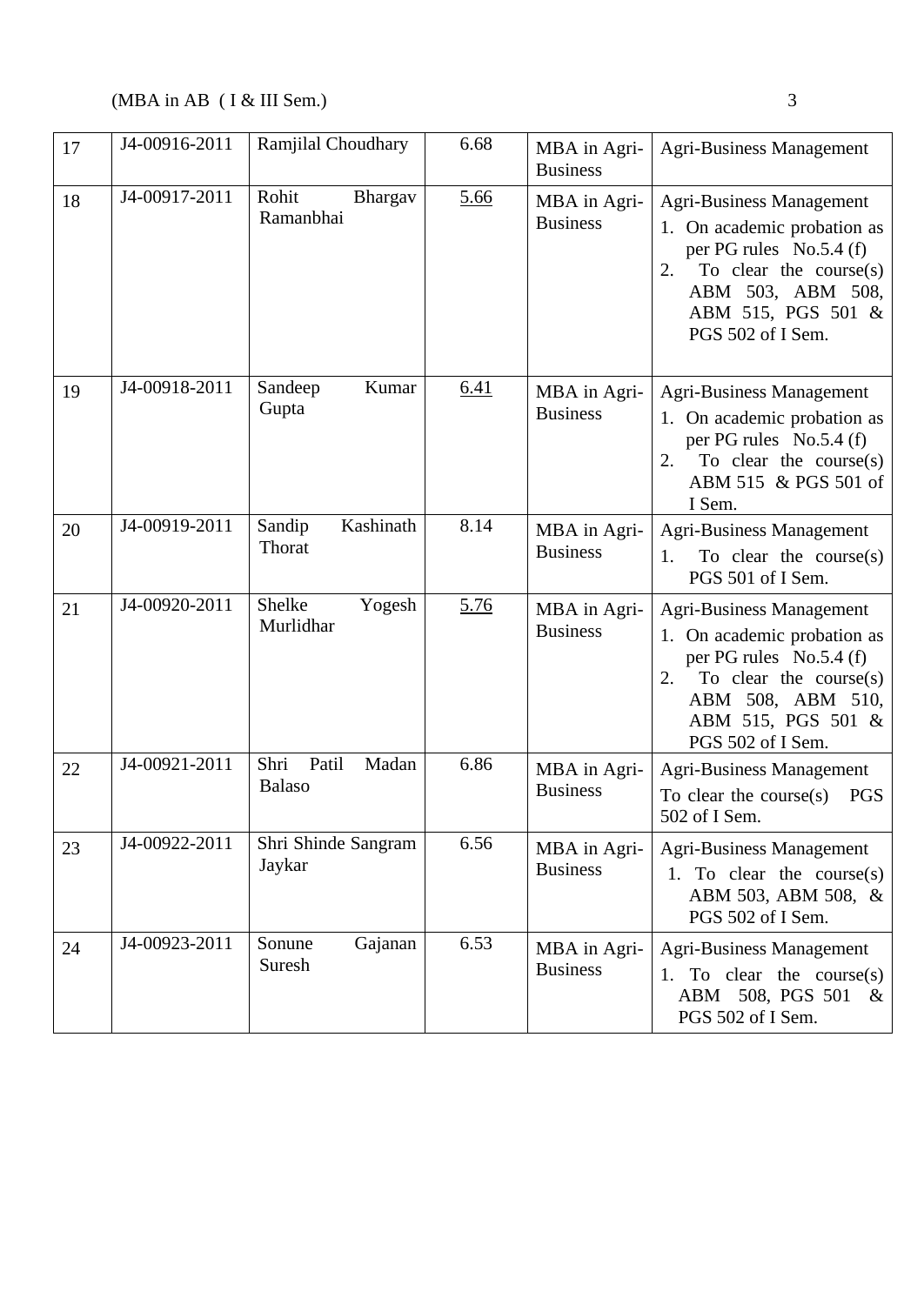| 25             | J4-00924-2011         | Sunil Dangi                       | 0.00 | MBA in Agri-<br><b>Business</b> | <b>Agri-Business Management</b><br>1. On academic probation as<br>per PG rules No.5.4 (f)<br>To clear the course $(s)$<br>2.<br>ABM 501, ABM<br>503,<br>504, ABM<br>ABM<br>505,<br>ABM 508, ABM<br>510,<br>ABM 513, ABM 515,<br>PGS 501 & PGS 502 of I<br>Sem.    |
|----------------|-----------------------|-----------------------------------|------|---------------------------------|-------------------------------------------------------------------------------------------------------------------------------------------------------------------------------------------------------------------------------------------------------------------|
| 26             | J4-00925-2011         | Tripathi<br>Gaurav<br>Omprakash   | 5.88 | MBA in Agri-<br><b>Business</b> | <b>Agri-Business Management</b><br>1. On academic probation as<br>per PG rules No.5.4 (f)<br>2.<br>To clear the course $(s)$<br>ABM 503, ABM 510 &<br>PGS 501 of I Sem.                                                                                           |
| 27             | J4-00926-2011         | Vachhani<br>Hardik<br>Harshadbhai | 0.00 | MBA in Agri-<br><b>Business</b> | <b>Agri-Business Management</b><br>1. On academic probation as<br>per PG rules No.5.4 (f)<br>2.<br>To clear the course $(s)$<br>ABM 501, ABM<br>503,<br>504, ABM<br>505,<br>ABM<br>508, ABM<br>ABM<br>510,<br>ABM 513, ABM 515,<br>PGS 501 & PGS 502 of I<br>Sem. |
|                | <b>Third Semester</b> |                                   |      |                                 |                                                                                                                                                                                                                                                                   |
|                | J4-00715-2010         | Kumar<br>Aditya<br>Chouksey       | 7.77 | MBA in Agri-<br><b>Business</b> | <b>Agri-Business Management</b>                                                                                                                                                                                                                                   |
| $\overline{2}$ | J4-00716-2010         | Ahir Shaileshkumar<br>Chhaganbhai | 7.15 | MBA in Agri-<br><b>Business</b> | <b>Agri-Business Management</b>                                                                                                                                                                                                                                   |
| 3              | J4-00717-2010         | Shrikant<br>Ambade<br>Raghunath   | 7.12 | MBA in Agri-<br><b>Business</b> | <b>Agri-Business Management</b>                                                                                                                                                                                                                                   |
| $\overline{4}$ | J4-00718-2010         | Ambuj Gupta                       | 8.22 | MBA in Agri-<br><b>Business</b> | <b>Agri-Business Management</b>                                                                                                                                                                                                                                   |
| 5              | J4-00719-2010         | Anil Kumar                        | 7.36 | MBA in Agri-<br><b>Business</b> | <b>Agri-Business Management</b>                                                                                                                                                                                                                                   |
| 6              | J4-00720-2010         | Ashok Kumar                       | 5.56 | MBA in Agri-<br><b>Business</b> | <b>Agri-Business Management</b><br>1. On academic probation as<br>per PG rules No.5.4 (f)<br>To clear the course $(s)$<br>2.<br>ABM 516, ABM 519,<br>ABM 521 & ABM 537<br>of III Sem.                                                                             |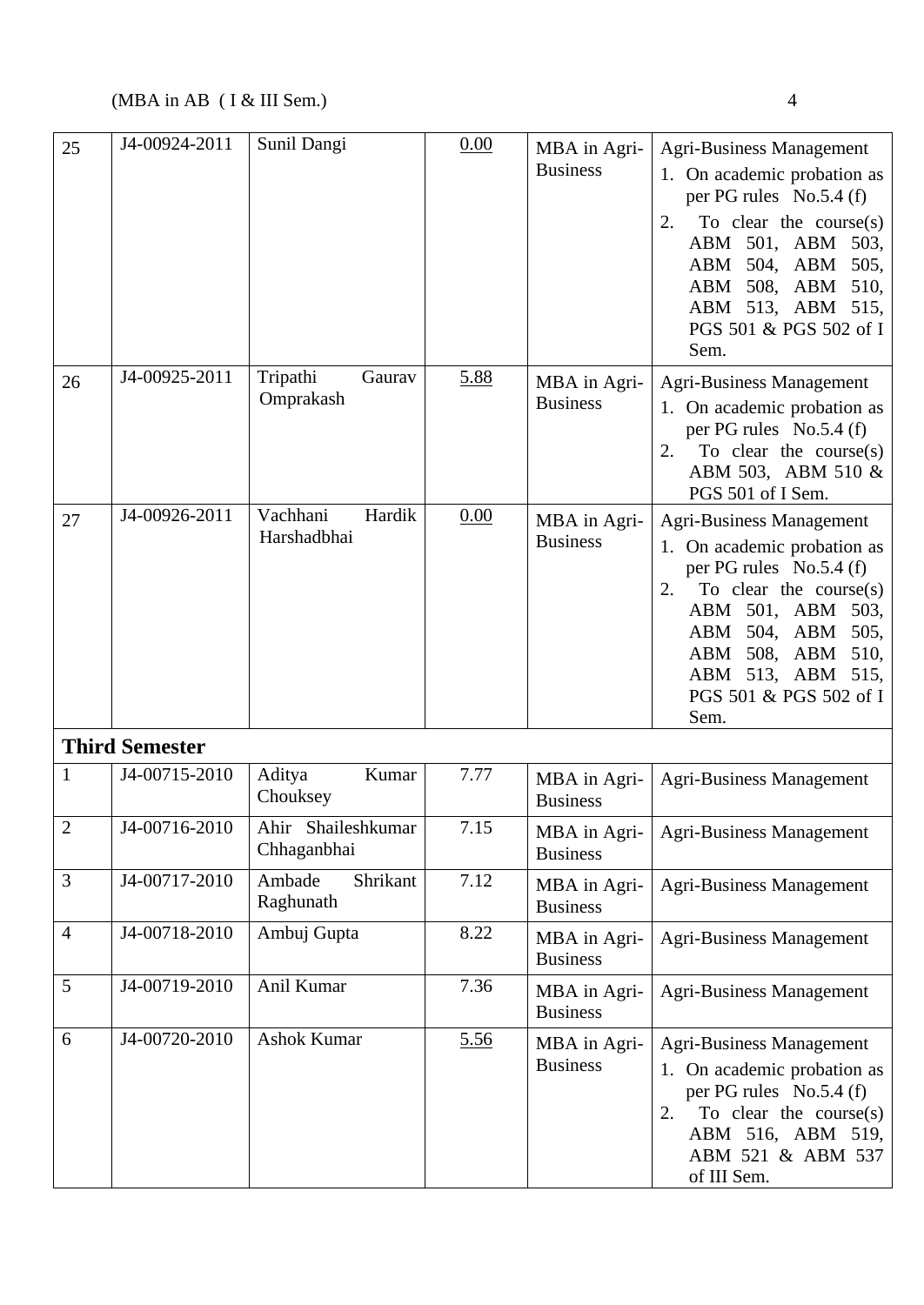| $\overline{7}$ | J4-00721-2010 | <b>Babu Jose</b>                        | 7.79 | MBA in Agri-<br><b>Business</b> | <b>Agri-Business Management</b>                                                                                                                                             |
|----------------|---------------|-----------------------------------------|------|---------------------------------|-----------------------------------------------------------------------------------------------------------------------------------------------------------------------------|
| 8              | J4-00722-2010 | Bagade<br>Pradeep<br>Madhukar           | 6.59 | MBA in Agri-<br><b>Business</b> | <b>Agri-Business Management</b><br>To clear the course $(s)$<br>ABM 521 of III Sem.                                                                                         |
| 9              | J4-00723-2010 | Bijwe<br>Yogesh<br>Rambhau              | 7.61 | MBA in Agri-<br><b>Business</b> | <b>Agri-Business Management</b>                                                                                                                                             |
| 10             | J4-00724-2010 | <b>Birbal Ram</b>                       | 6.86 | MBA in Agri-<br><b>Business</b> | <b>Agri-Business Management</b>                                                                                                                                             |
| 11             | J4-00725-2010 | <b>Borude</b><br>Dnyaneshwar<br>Sukhdev | 7.03 | MBA in Agri-<br><b>Business</b> | <b>Agri-Business Management</b>                                                                                                                                             |
| 12             | J4-00726-2010 | Harshal<br>Deore<br>Madhukar            | 7.40 | MBA in Agri-<br><b>Business</b> | <b>Agri-Business Management</b>                                                                                                                                             |
| 13             | J4-00727-2010 | Hanuman Prasad                          | 6.78 | MBA in Agri-<br><b>Business</b> | <b>Agri-Business Management</b>                                                                                                                                             |
| 14             | J4-00729-2010 | Kale Amol Ashok                         | 6.77 | MBA in Agri-<br><b>Business</b> | <b>Agri-Business Management</b>                                                                                                                                             |
| 15             | J4-00730-2010 | Kapil                                   | 7.47 | MBA in Agri-<br><b>Business</b> | <b>Agri-Business Management</b>                                                                                                                                             |
| 16             | J4-00731-2010 | Kishore Bishnoi                         | 6.32 | MBA in Agri-<br><b>Business</b> | <b>Agri-Business Management</b><br>1. On academic probation as<br>per PG rules No.5.4 (f)<br>To clear the course $(s)$<br>2.<br>PGS 505 of II Sem. &<br>ABM 521 of III Sem. |
| 17             | J4-00732-2010 | Kolli Jani                              | 7.77 | MBA in Agri-<br><b>Business</b> | <b>Agri-Business Management</b>                                                                                                                                             |
| 18             | J4-00733-2010 | Loansune Samadhan<br>Dattabhau          | 7.47 | MBA in Agri-<br><b>Business</b> | <b>Agri-Business Management</b>                                                                                                                                             |
| 19             | J4-00734-2010 | Ekta Sharma                             | 7.69 | MBA in Agri-<br><b>Business</b> | <b>Agri-Business Management</b>                                                                                                                                             |
| 20             | J4-00737-2010 | Prasobh B.                              | 8.37 | MBA in Agri-<br><b>Business</b> | Agri-Business Management                                                                                                                                                    |
| 21             | J4-00738-2010 | Pratap Kumar Singh                      | 7.57 | MBA in Agri-<br><b>Business</b> | <b>Agri-Business Management</b>                                                                                                                                             |
| 22             | J4-00739-2010 | Raghvendra Shukla                       | 7.62 | MBA in Agri-<br><b>Business</b> | <b>Agri-Business Management</b>                                                                                                                                             |
| 23             | J4-00740-2010 | Rajani Mayurkumar<br>Parmanand          | 7.37 | MBA in Agri-<br><b>Business</b> | <b>Agri-Business Management</b>                                                                                                                                             |